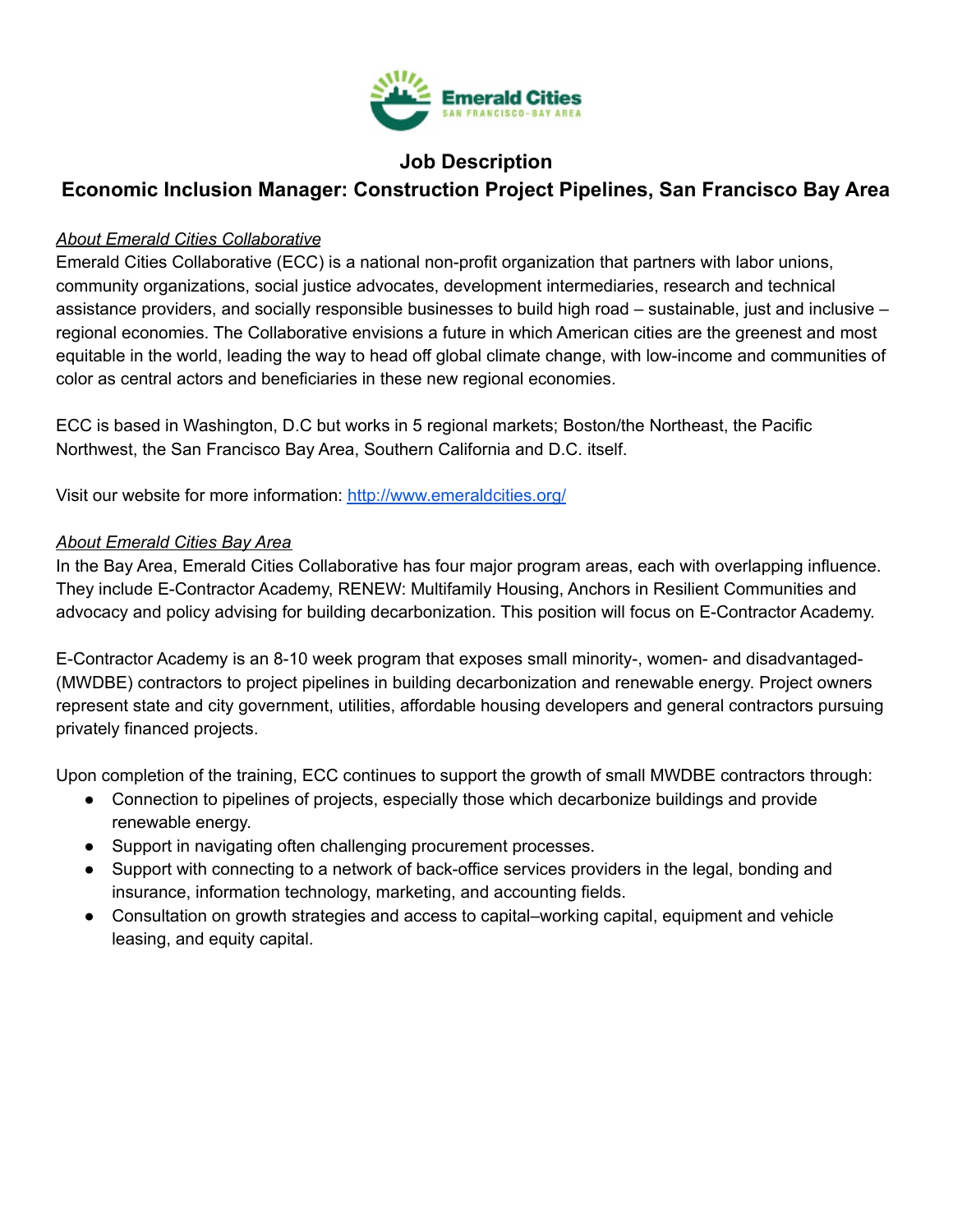#### *Overview of Position*

This position, Economic Inclusion Manager: Construction Project Pipelines, will have lead responsibility for successfully connecting contractors to pipelines of projects and helping them to win work by identifying core business capacities necessary to win bids and promoting partnerships with larger contracting firms for teaming agreements. The position will be based in the Bay Area.

The Manager provides leadership, direct engagement with, and support to small MWDBE contractors. The Manager will be part of the Bay Area regional team and will work closely with other regional and national ECC staff responsible for the various aspects of our contractor support program. The Manager will report to the Regional Director.

The position is full-time and salaried in the \$75,000 to \$90,000 range, depending on experience. ECC offers excellent benefits. This position will be a hybrid position with the expectation that the successful candidate will spend at least one day a week in person.

#### *Responsibilities*

**Help plan and implement E-Contractor Academy in the Bay Area:** Identify areas of need and develop training academies in the Bay Area for small MWDBE contractors. Customize curriculum and identify instructors for the trainings in partnership with employers/developers who are driving project demand.

**Develop opportunities with project pipelines suitable for small minority-, women- and disadvantaged- (MWDBE) contractors:** Maintain existing ECC relationships and build new relationships with various types of project "owners" including: municipal and institutional building owners, utility programs, state energy efficiency and renewable energy programs, large general contractors, ESCOs, affordable housing developers, and real estate portfolio managers.

**Reform project procurement terms and requirements to increase supplier diversity:** Apply subject matter knowledge of construction and diversity, equity and inclusion in the construction industry to advise on the methods and processes necessary to increase contractor and workforce diversity in projects with municipal and institutional owners, utility programs, state energy efficiency and renewable energy programs, large general contractors, ESCOs, affordable housing developers, and real estate portfolio managers.

## **Build relationships with and support ECC-affiliated small MWDBE contractors in accessing these project pipelines and winning bids:**

- Facilitate connections (e.g. networking for deal development, mentor/protege relationships) between ECC affiliated contractors and general contractors, subcontractors, and project owners
- Provide business coaching to ECC affiliated contractors (e.g. communicating their value proposition to potential clients, accessing bonding and insurance, accessing capital, applying for certifications)
- Assist ECC affiliated contractors with responding to bid requests (e.g. helping contractors understand and comply with construction procurement requirements, understand the capabilities required to fulfill project work and how best to represent them, do accurate estimating and understand and negotiate bonding and insurance requirements and payment terms)

#### **Other**

- Document different project owners' procurement requirements
- Track E-Contractor Academy graduates' performance on success metrics